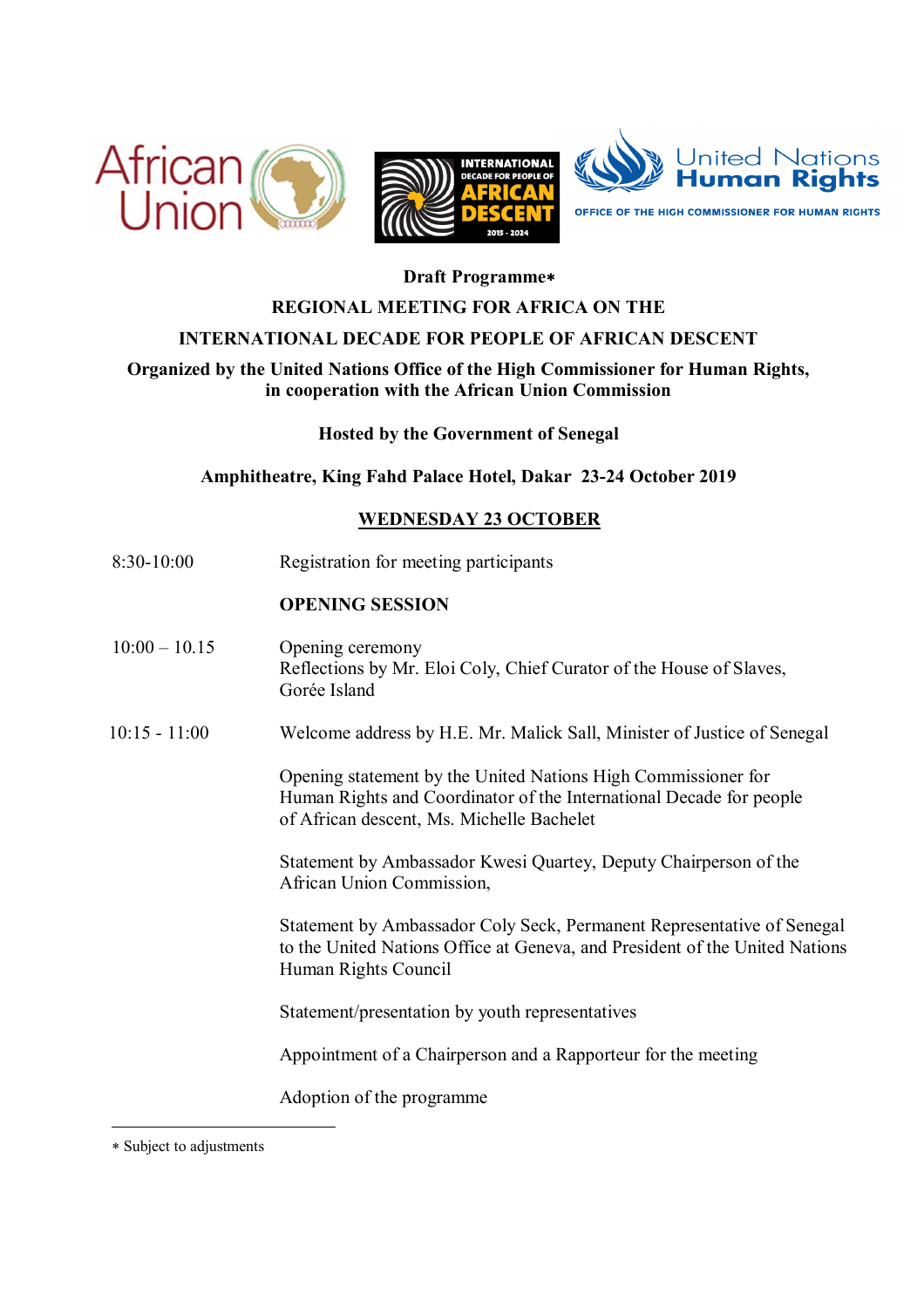|                 | General statements by government delegates                                                                                                                                                                                                                                                                                             |
|-----------------|----------------------------------------------------------------------------------------------------------------------------------------------------------------------------------------------------------------------------------------------------------------------------------------------------------------------------------------|
| 11:00-11:05     | Coffee Break                                                                                                                                                                                                                                                                                                                           |
|                 | PANEL DISCUSSION ON RECOGNITION<br>"Recognizing African Contributions; Rewriting Africa's History"                                                                                                                                                                                                                                     |
| $11:05 - 14:00$ | Moderated by: Mr. Refiloe Litjobo, Chairperson of the Intergovernmental<br>working Group on the Effective Implementation of the Durban Declaration<br>and Programme of Action and Ambassador and Permanent Representative<br>of the Kingdom of Lesotho to the United Nations Office at Geneva                                          |
| Panelists:      | Mr. Ahmed Reid, Chairperson of the United Nations Working Group of<br><b>Experts on People of African Descent</b>                                                                                                                                                                                                                      |
|                 | Ms. Mylene Bamboche, Professor, University of Mauritius                                                                                                                                                                                                                                                                                |
|                 | Mr. Ali Moussa Iye, Former Coordinator of the UNESCO Slave Route<br>Project and the General History of Africa                                                                                                                                                                                                                          |
|                 | Mr. Youssef J. Carter, Professor, Department of Anthropology and African<br>and African-American Studies, Harvard University, United States                                                                                                                                                                                            |
|                 | Mr. Hamady Bocoum, Director, Museum of Black Civilizations, Senegal                                                                                                                                                                                                                                                                    |
|                 | General debate/interventions of meeting participants                                                                                                                                                                                                                                                                                   |
| $14:00 - 15:00$ | Lunch<br>Open space discussion: Towards a United Nations Draft Declaration on<br>the promotion of and full respect for human rights for people of African<br>descent<br>Moderated by: Mr. Bacre Ndiaye, Former Director at the Office of the<br>High Commissioner for Human Rights and President of the Kasai<br>Commission of Inquiry |
| 15:00-18:00     | PANEL DISCUSSION ON JUSTICE<br>"Discussions on Reparatory Justice"                                                                                                                                                                                                                                                                     |
| Moderated by:   | Marie-Evelyne Petrus-Barry, Regional Director for Amnesty International<br>(West and Central Africa) former United Nations Resident Coordinator to<br>Gabon                                                                                                                                                                            |
| Panelists:      | Ms. E. Tendayi Achiume, United Nations Special Rapporteur on Racism,<br>Racial Discrimination, Xenophobia and Related Intolerance (via<br>videomessage)                                                                                                                                                                                |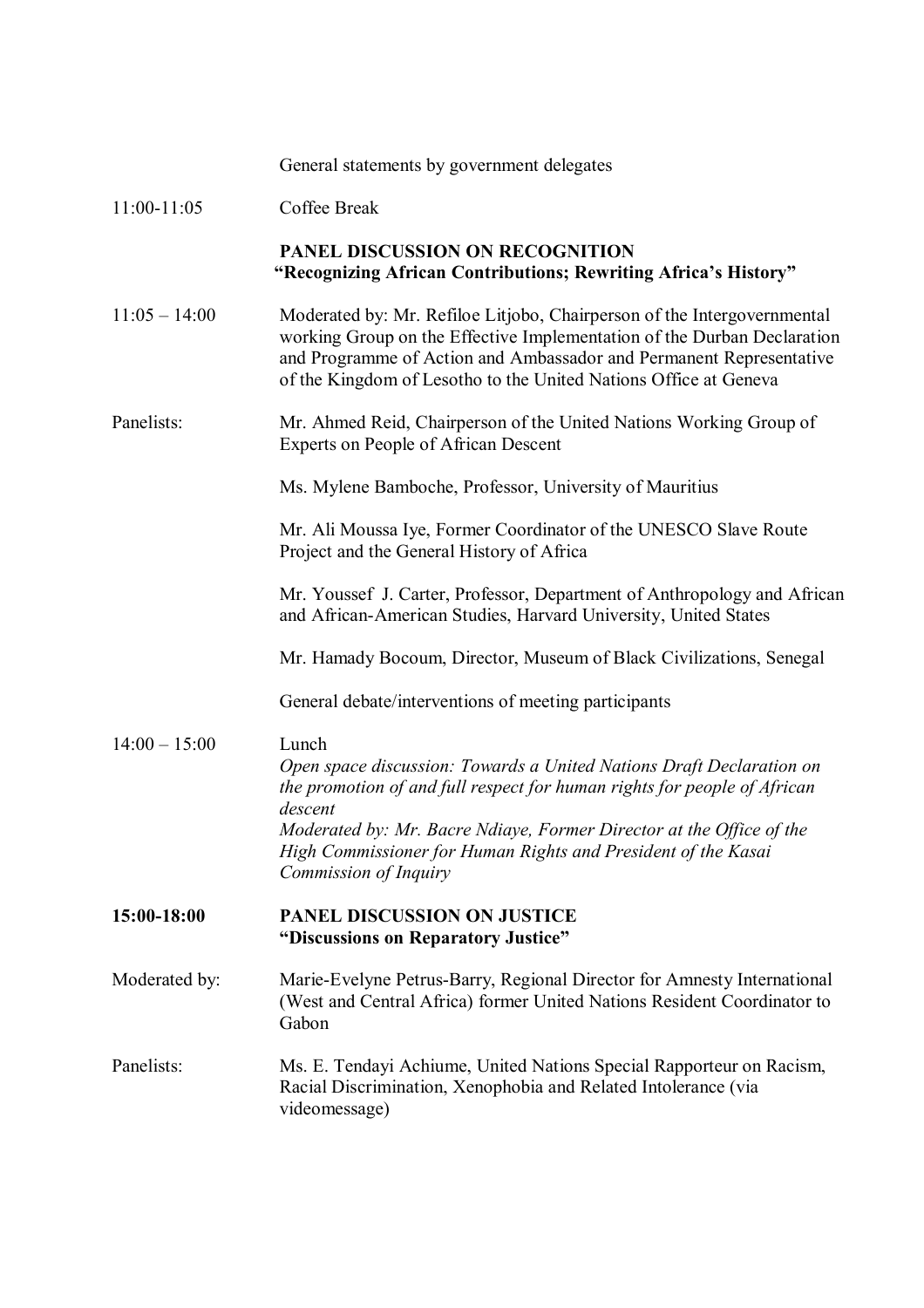|                 | Mr. David Comissiong, Ambassador of Barbados to the Caribbean<br>Community (CARICOM)                                                                                                                                                                    |
|-----------------|---------------------------------------------------------------------------------------------------------------------------------------------------------------------------------------------------------------------------------------------------------|
|                 | Mr. John Ikubaje, Senior Political Officer, Department of Political Affairs,<br>Africa Union Commission                                                                                                                                                 |
|                 | Mr. Felwyn Sarr, Author and Professor at the University of Gaston Berger<br>de Saint-Louis in Sénégal (tbc)                                                                                                                                             |
|                 | Mr. Bakari Sidiki Diaby, Member UN Committee on the Elimination of<br>Racial Discrimination (CERD)                                                                                                                                                      |
|                 | General debate/interventions of meeting participants                                                                                                                                                                                                    |
|                 | <b>THURSDAY 24 OCTOBER</b>                                                                                                                                                                                                                              |
| $10:00 - 13.00$ | PANEL DISCUSSION ON DEVELOPMENT<br>"Developing the bridges between Africa and the Diaspora"                                                                                                                                                             |
| Moderated by:   | Mr. Taonga Mushayavanhu, Chairperson-Rapporteur of the United Nations<br>Ad Hoc Committee on Complementary International Standards and<br>Ambassador and Permanent Representative of the Republic of Zimbabwe to<br>the United Nations Office at Geneva |
| Panelists:      | Ms. Priya Gajraj, United Nations Resident Coordinator in Senegal                                                                                                                                                                                        |
|                 | Ms. Nadia Musah, Deputy Director of Diaspora Affairs, Office of the<br>President of the Republic of Ghana                                                                                                                                               |
|                 | Mr. Onyekachi Wambu, Director of the African Foundation for<br>Development (AFFORD), London                                                                                                                                                             |
|                 | Citizens and Diaspora Organizations (CIDO), African Union Commission,<br>Agenda 2063                                                                                                                                                                    |
|                 | Mr. Sabelo Gumedze, United Nations Working Group of Experts on People<br>of African Descent                                                                                                                                                             |
| $13:00 - 15:00$ | Lunch                                                                                                                                                                                                                                                   |

*Open Space: Youth Lab on the United Nations International Decade for People of African Descent*